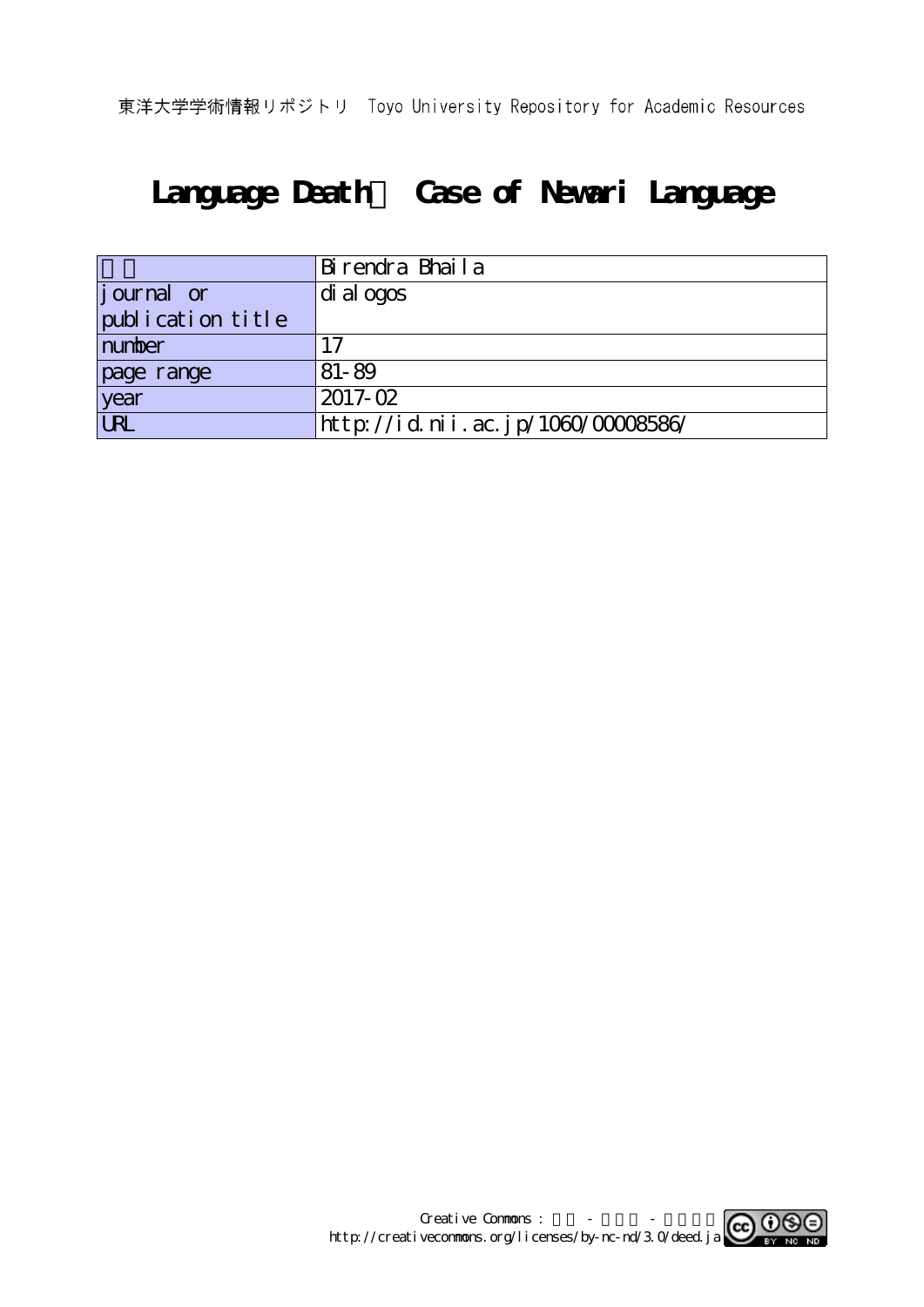# Language Death〜 Case of Newari Language

# Birendra Bhaila

A group of people who speak their own language (1st language), contact with another group, because of education, business, service, work, marriage, media (TV, movie, music) etc., they learn another language (2nd language). At that time they become bilingual. In this situation people compare these two languages, which language is better or have economical benefit. In the most of the case they chose 2nd language. It is world trend that if there is no any economical profit, they leave it; they don't teach/ encourage their children to learn their own 1<sup>st</sup> language. As a result children can not speak and understand the language. When aged people die, not only they, they also take their language. David crystal maintains that "a language dies when nobody speaks it any more". Language death describes the disappearance of a language. When a language is no longer used for communication, the last speakers become merely living archives. If a language has just a few speakers left, and nobody is trying to pass the language on to the children, then that language may be expected to die soon. Of the 6,000 languages in the world at the moment, and half are going to die out within 100years. The problem is serious: 3,000 languages in 1200 months. That means that a language dies out somewhere in the world about once every two weeks. These lines made me to think about my mother tongue- Newari.

## **What is happening in my Mother tongue-Newari?**

Banepa is a small town in Nepal. More than 80 % of its population is Newar, which has its own typical culture and language- Newari (a Tibeto-Burman language spoken by 3.44% of population in Nepal). I am also form Newar ethnic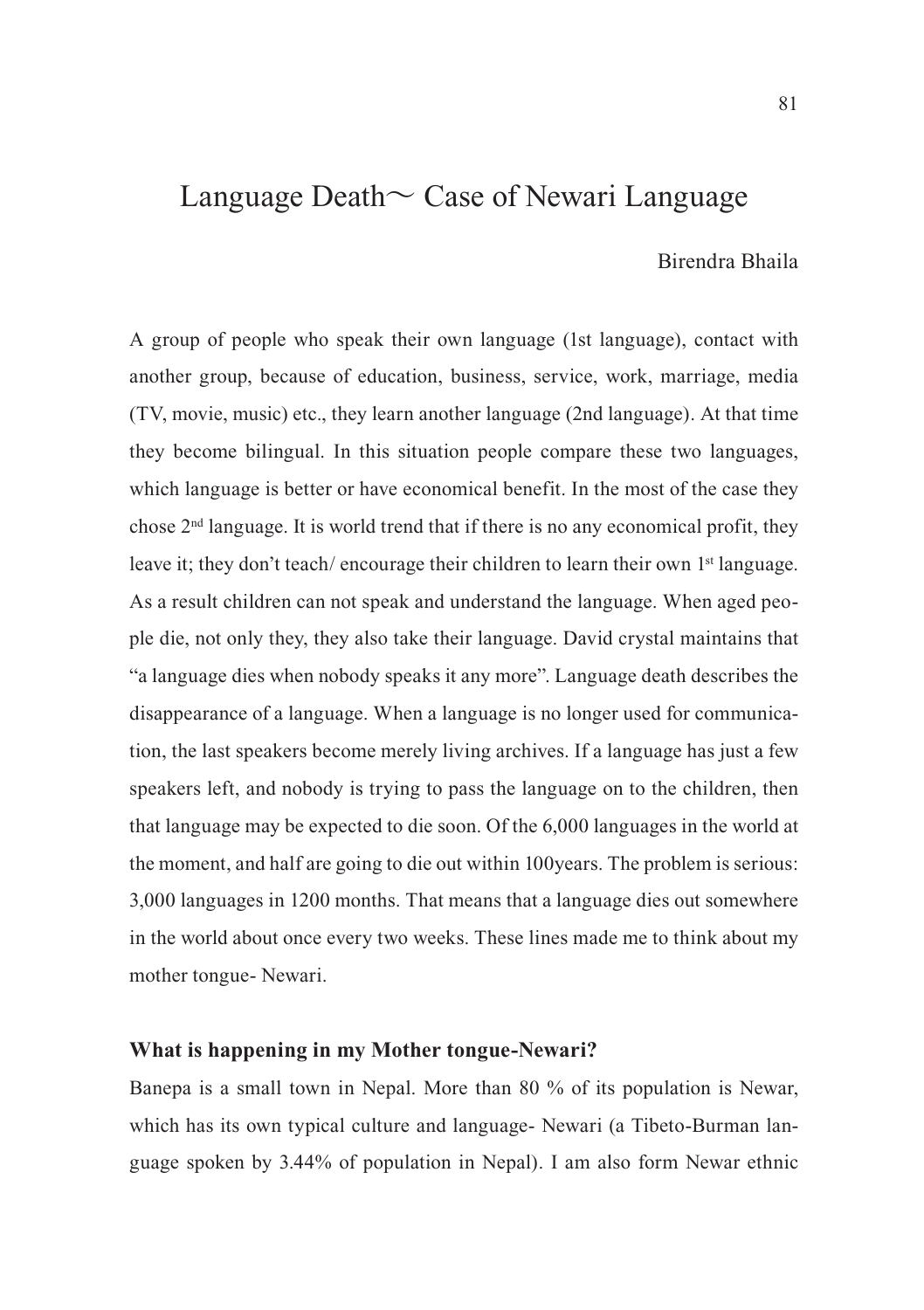### 82 Birendra Bhaila

group and can speak Newari well. If we look at a family chart of my grandparents, our family members are 102 in total. Among them, 24 members (nearly 25%) and 20 out of 22 members under the age of 20 have some kind of knowledge about Newari but cannot speak it. This means they do not use Newari for communication in daily life. They use Nepali and English at school and official use, and watch movies and listen to songs in Hindi, English or Nepali. The main cause for the disappearance of a language is that speakers abandon it. Devid Crystal argues that "languages which are no longer being learned as a mother tongue by children are said to be moribund. This captures the notion of a language well beyond the stage of 'mere' endangerment, because it lacks intergenerational transmission; the analogy is with a species unable to reproduce itself" (p.20). Most of Our family members who are fluent in Newari are in their 30s. The average life expectancy of Nepalese is 60. If the present trend towards abandoning Newari continues, 30 years from now nobody will speak this language. Young people's declining motivation towards using to use Newari indicates that it is in endangered. There are mainly 4 reasons why my relatives are not using this language.

#### **Reasons for not using Newari**

The first reason concerns inter-cast marriage; one of my cousin married with a woman form a different ethnic group called Thakali. He cannot speak Thakali language (one branch of Tibeto-Burman language occupying 0.03% population) and his wife cannot speak Newari. So, they gave up their mother tongue and used Nepali language as a lingua franca. Obviously, their children grew up using Nepali.

A second reason concerns intonation, Newari is usually used at home and business with same group in spoken form only. When a child goes to school, he/she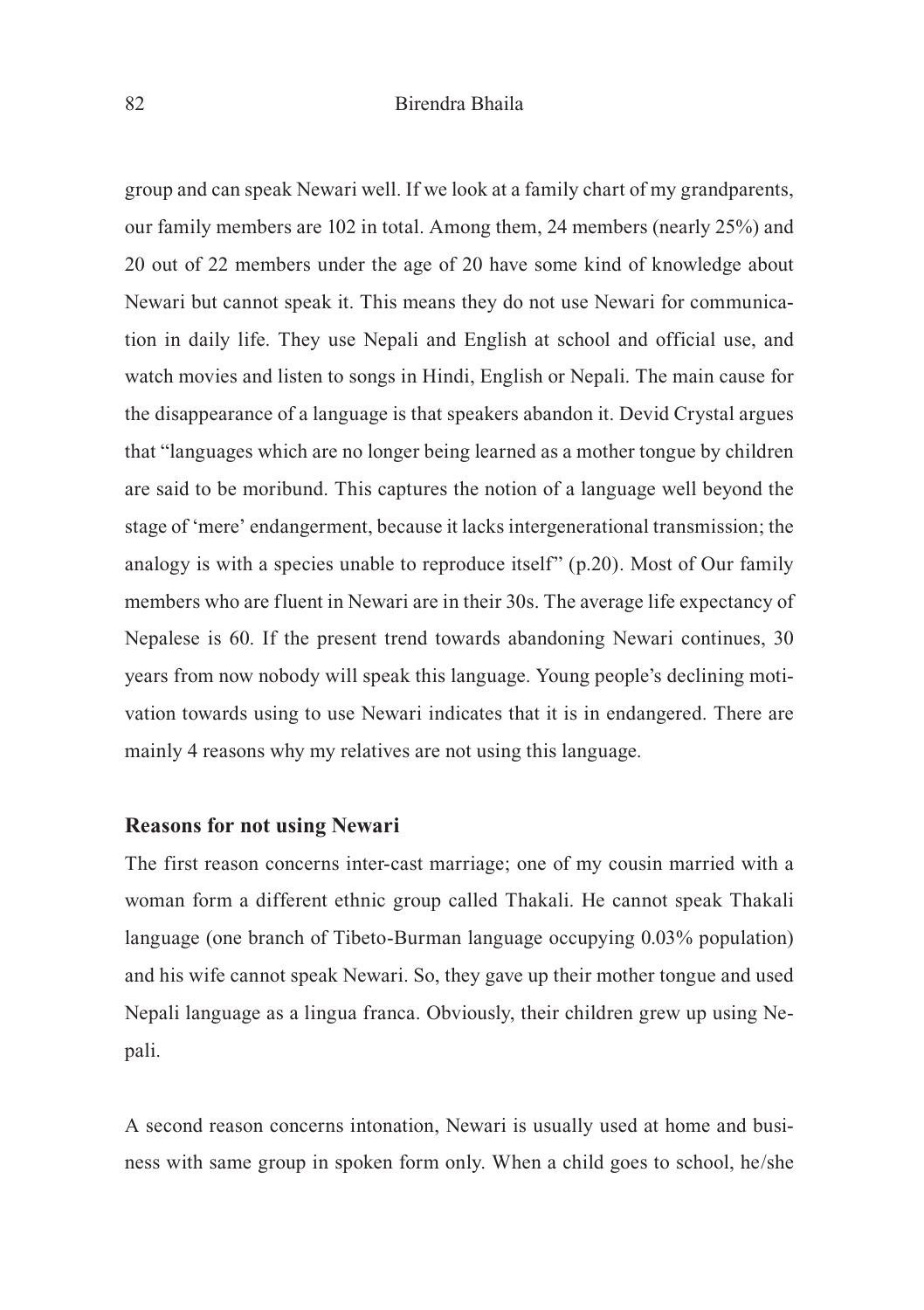has to learn in Nepali and English as the language of education. If a child is fluent in his or her mother tongue, the main problem with the regard to acquisition of the 2nd language is intonation. Since, in educational institutes, a majority of students and teachers speak Nepali, they sometimes ill treat or tease someone who speaks with a different intonation. Moreover, such a person's chances of getting a job in media like radio, TV or acting is very low. Consequently, parents and children do not teach and learn their mother language anymore.

A third involves language policy. From the emergence of Nepal as a modern nation-state in 1769, through the Pancyayat rule from 1962-1989, the ruling powers promoted a policy of *'euta besh, euta jati, eutai rastra Nepal,'* which means 'one nation, one culture, one language' for national unity. Nepali language is given top priority in every aspect of society. For example, in national trade, the political system, the legal courts, the military, the police, and the national education system Nepali dominates the minority languages. The National language Nepali became the language of the educated and the elite, and by contrast, minority languages were marginalized as the languages of the poor and uneducated.

The fourth and final reason relates to the domination of English language in the economic and political field. English is the language that occupies the second largest number of significant domains throughout the country. In 1960s, Nepal entered into a new business sector –tourism industry, which demanded English-speaking manpower. A person with a good command in English began to earn a better salary, finding jobs in tourism, international business, international affairs, aid projects, the media, private education, and science and technology. In this era of globalization and information technology, the popularity of English has also come to be one of the main causes of declining interest in Newari as well as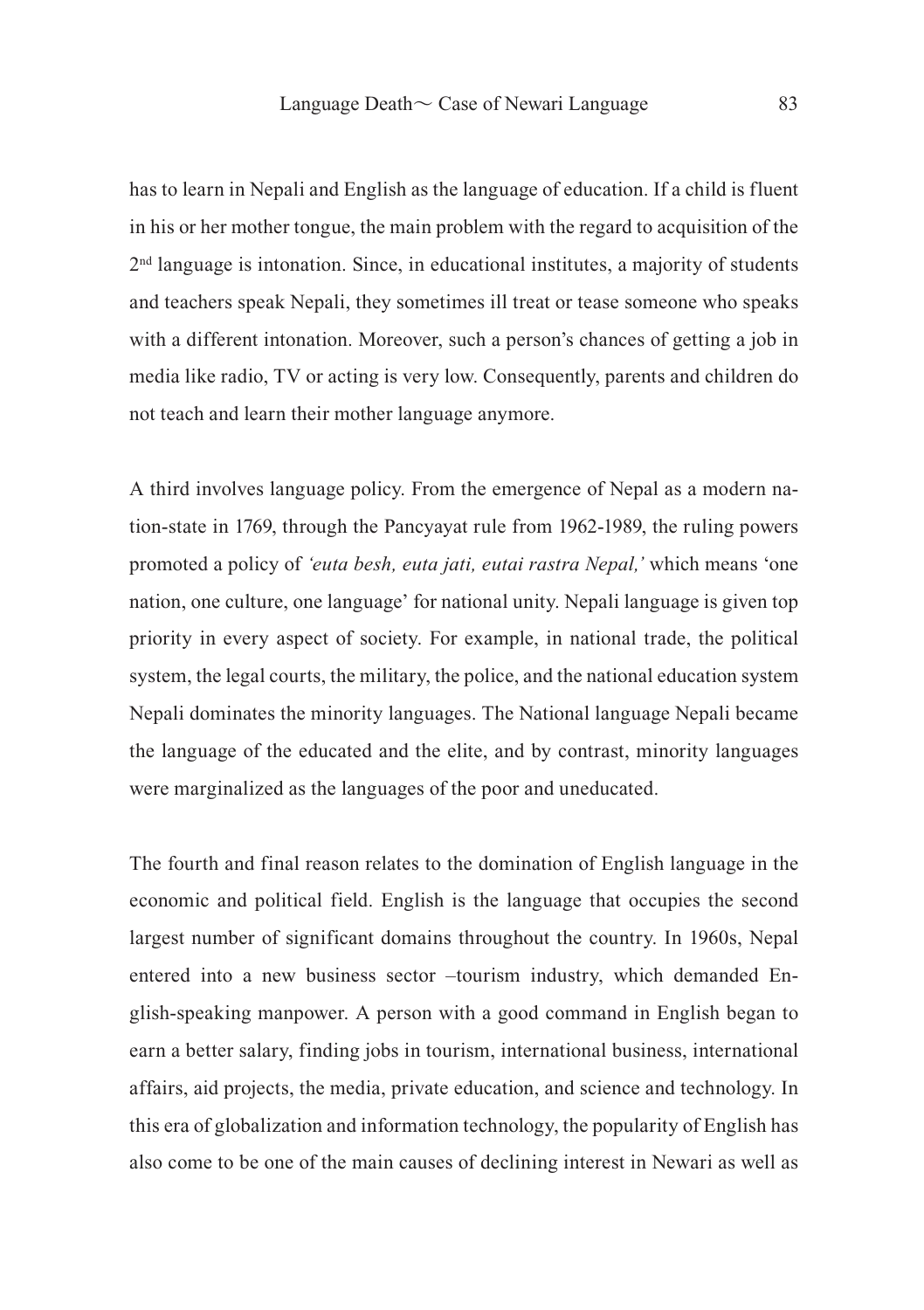Nepali too.

#### **Reasons to save a language**

Why we have to worry about language death? In the world what different or effects will occur if one minority language disappear? Is it not good if all the people use one language? Is it not good if they are able to speak another language which is largely spoken, as for example English..? Answer is NO! Every language is equally important for sustainable ecosystem. As biodiversity is important for balanced ecosystem, language diversity is equally important for balanced society. Further more linguistic diversity and biodiversity/ eco-diversity are inter- related and connected with each other (Ecosystem= biodiversity + linguistic/ culture diversity). Ecosystem is stable only if both of they are alive. As altitude, weather, place is different, physical things such as soil, air, water also different. Physical environment directly affect biological creatures, plant, animal as well as human beings. In the specific place these elements use, help, preserve directly or indirectly each other and make a stable ecosystem. Human beings are one member of that ecosystem as well as guardian also. So it is human duty to preserve the nature for live and let live.

For properly use and preserve the nature, what we need: experience, knowledge, skills and appropriate communication/ language to teach or transfer that knowledge to others. The appropriate language means; suppose there is a plant (may be it is only available in that place), people of that place know much about; what season is good for it? How much water is needed? What kind of soil, temperature is suitable? What are the elements which damage it? etc. and how, which part of it is useful to man (food, make shelter, cloth, medicine etc) or its other important to nature or ecosystem? Is it possible to get all this knowledge, information with in 1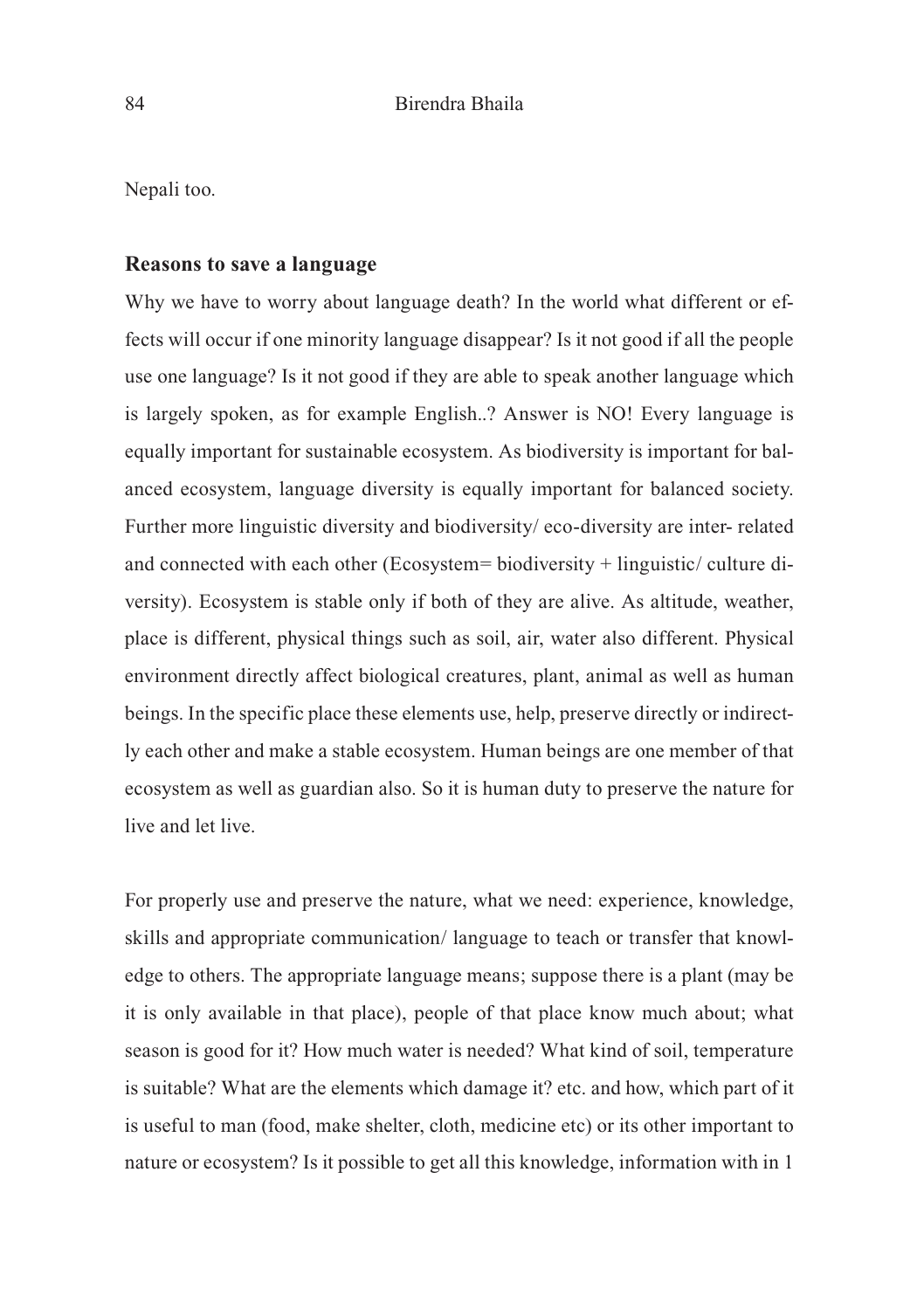or 2 years? No, impossible. But, people who have been living there for long time, they know much. They have their own vocabulary, language to explain all these information. If that language disappear or die, both knowledge of using and preserving a plant/ animal also disappear. May be scientist can research or find them, however it takes time. It is also possible that that species disappear before they know it. So, it is not hard to say that language death is connected with extinction of animal or plant. Therefore linguistic diversity play key role in the ecosystem, and Linguistic diversity is as equally important as biodiversity. World linguists stress the importance of diversity of languages versus mono-language alternative. Cultural diversity is as necessary for humankind as biodiversity is for nature. (UNESCO 2002, Article1).

According to Humphrey, "the rich variety of linguistic idioms carries with it an equally rich variety of culture form and ways of thought, and maintains for humankind a diversity of devices for coping with the uncertain challenges of human existence. And who knows what cultural and intellectual tools we will need in tomorrow's world? In this sense, linguistic diversity resembles biodiversity."(p.6) Crystal suggests the following six reasons: because we need diversity, because languages express identity, because languages are repositories of history, languages contribute to sum of human knowledge, and because languages are interesting in themselves. (pp.27-67)

According to Crystal, Evolution has been aided by diversity:

The strongest and most stable ecosystems are those which are the most diverse. Diversity contains the potential for adaptation whereas uniformity can endanger a species by providing inflexibility and inadaptability. Our success on this planet has been due to an ability to adapt to different kinds of environment over thousands of years as well as cultur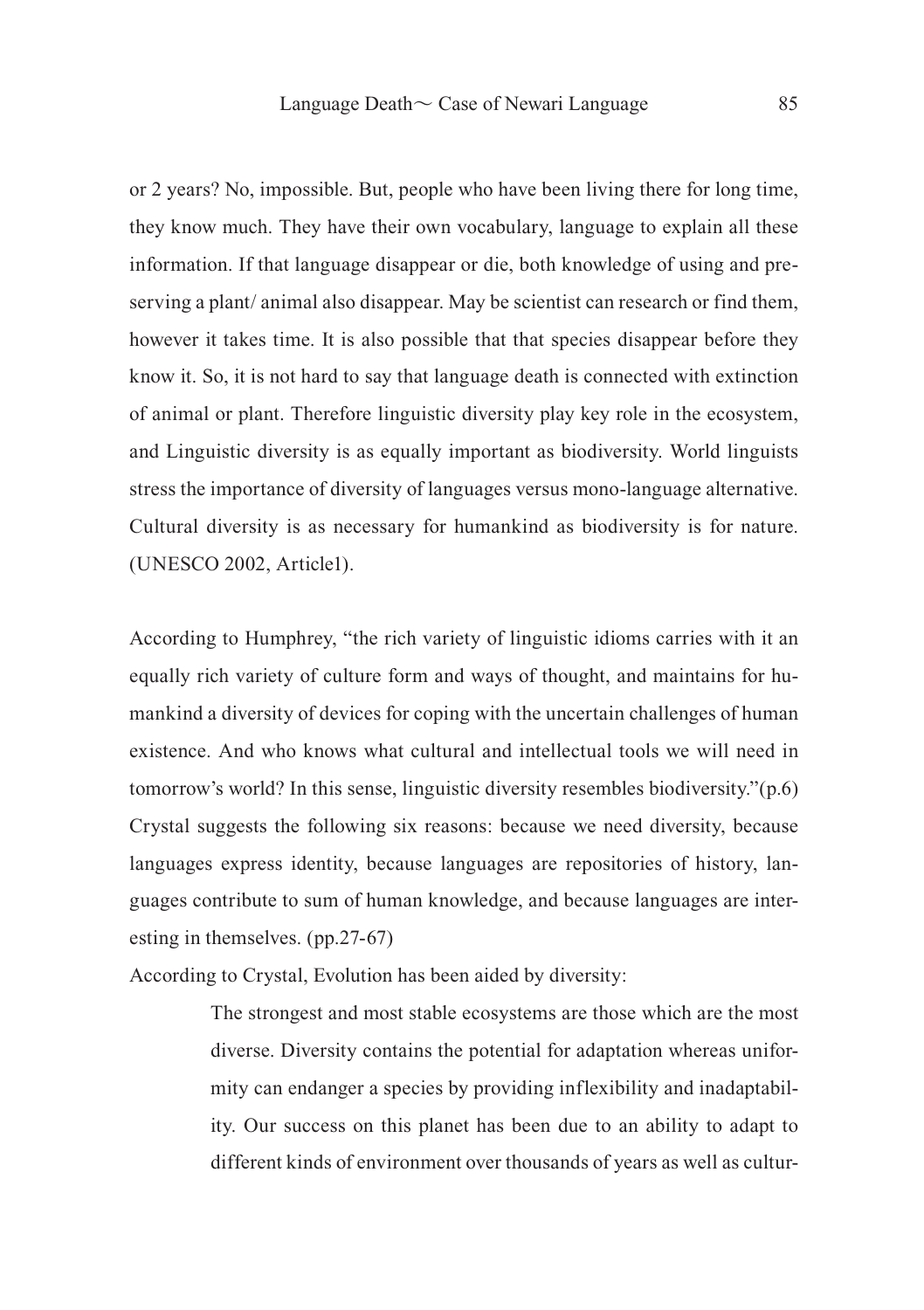al. Such ability is born out of diversity. Thus language and cultural diversity maximizes chances of human success and adaptability. Just as in biology, diversity is the norm, so it is with language: multilingualism is the norm.

The two types of diversities seem to mutually enforce and support each other. With death of languages, also the traditional ecological knowledge about relationships between plants and animals is being lost. Indigenous and minority communities are reservoirs of considerable knowledge about rare, threatened, and endemic species. This knowledge which is encoded in the many indigenous and minority languages, can be used both to promote sustainable use of land and natural resources and to help guide the identification, management, protection, or recovery of habitats for threatened species.

Languages are recognized as forming an integral part of a people's cultural and historical identity. Language is often used as a symbolic badge of membership in a particular community. The destruction of a language is the destruction of a rooted identity for both groups and individuals. Along with the accompanying loss of culture, language loss can destroy a sense of self-worth, limiting human potential and complicating efforts to solve other problems, such as poverty, family breakdown, school failure, and substance abuse.

When language dies, we do suffer a profound loss in terms of human culture and knowledge. When we lose a language we also lose potential detail in the picture of human history, for language preserves a record of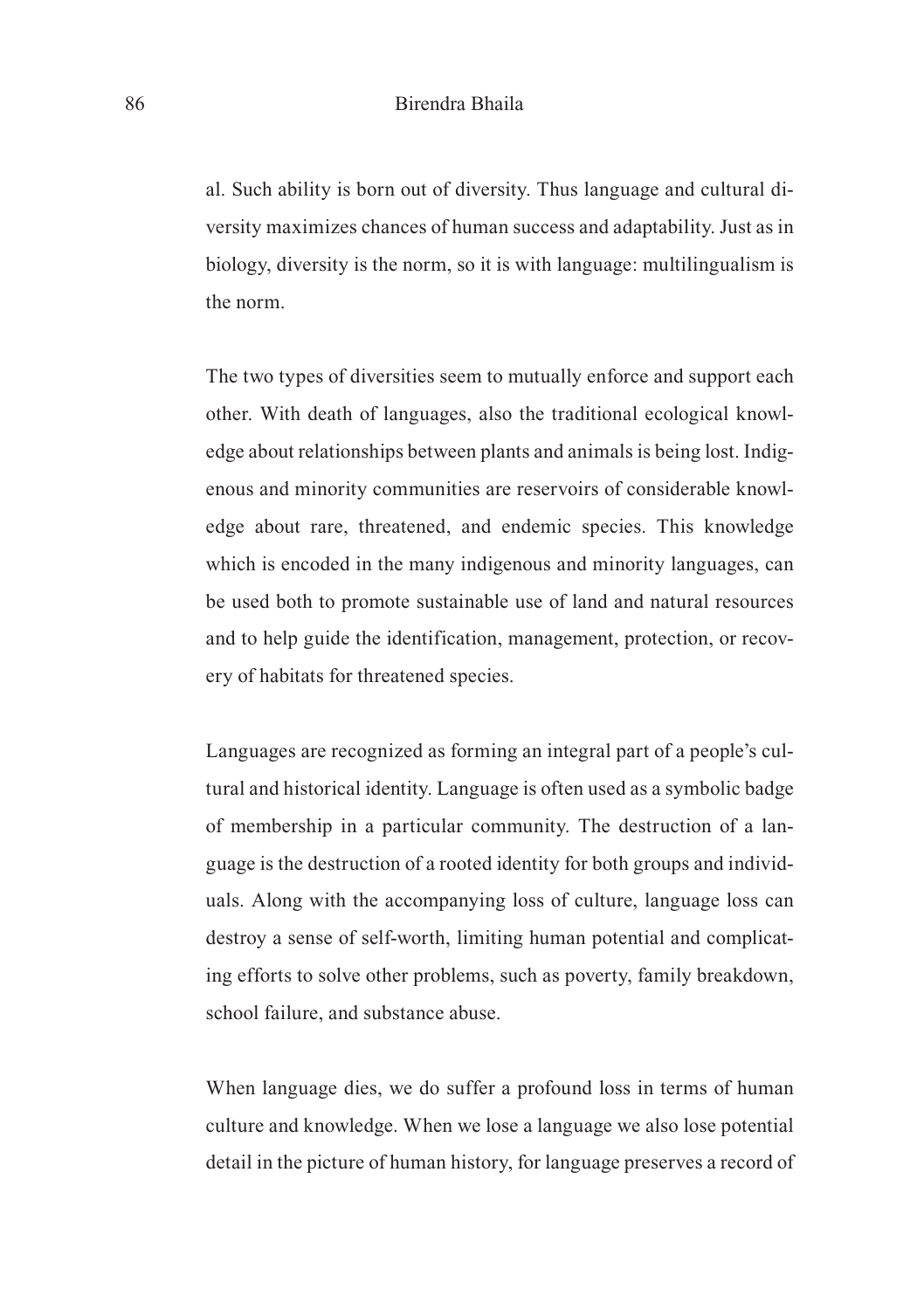where we have been and whom we have met. Advocates for language preservation emphasize the store of knowledge contained in vocabulary and folklore. Enshrined in a language is the whole of a community's history, and a large part of its cultural identity. The world is a mosaic of visions. To lose even one piece of this mosaic is a loss for all of us.

#### **What we can do for save our mother tongue?**

Every language is important for sustainable future. It means we have to preserve each language and culture of the earth. First step is the community itself must want to save its language. The culture of which it's a part must need to have a respect for minority language. Crystal argues that one response to the threat of language is to promote bilingualism: a native language for identity and a prestige language for communication with the world at large. Organizations, groups working on preserving Newari language are encouraging people to use Newari by press and media. Kathmandu metropolitan city (Capital of Nepal) adapted Newari as official language, and some schools as medium of education. However, progress and effect is unsatisfactory to target. So, every person of each group has to use their 1st language as possible as they can.

# **Conclusion**

Due to social, political, economic environment developed in last few century, Minority people like Newar set their mind that Newari language is obstacle for national unity, society, and learning and teaching their mother tongue has no any advantage to find job and other economic fields. Older people encourage their children to learn Nepali or English rather than their ethnic language. Our family and relatives also could not escape from this trend. As a result family members under 20 can speak Nepali and English but not Newari. Being bilingual or having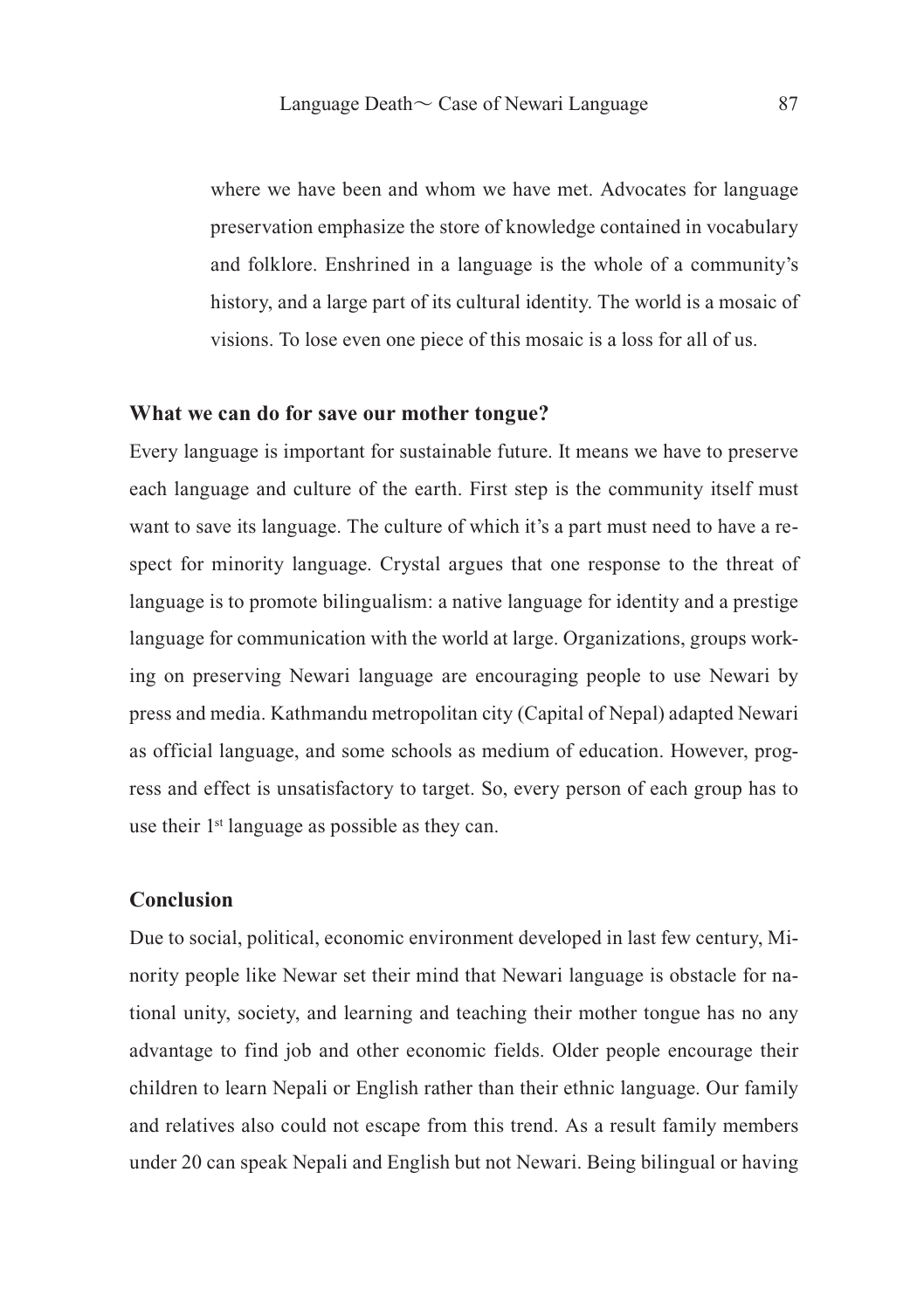knowledge and capable to communicate in more languages board personal thinking, idea, skills, however, problem raise here is that they leave Newari. If this trends continue to lead in our society, after 30-40 years later nobody speaks this language. Flock lories and tales which we listened, games which we enjoyed will disappear. Story and History of our civilization, method of agriculture, cure of disease by local material and herbs, their experiences and knowledge about environment also gone. If we loose our language, we loose our identity. So, we need to preserve it for future. First and best way to start is communities itself go in front and use it at least at home. Educated person, state and national language policy, education system have to clearly explain about importance to preserve their language, and encourage and motivate them to use it.

#### *References*

Crystal, D. 2000. *Language Death*. Cambridge University press, Cambridge.

Davis, T. 2000. *Indigenous and Traditional Peoples of the World and Ecoregion Conservation-*An Integrated Approach to Conserving the World's Biological and Cultural Diversity. WWF International Terralingua. Gland, Switzerland

- Humphrey, T. 2003.*Language and society*. The American Forum for Global Education, New York.
- Krauss, M. 1992. "*The World's Languages in Crisis.*"Language 68(1): 4-10.
- Lewis, M. Paul (ed.), 2009. Ethnologue: Languages of the World, Sixteenth edition. Dallas, Tex.: SIL International. Online version: http://www.ethnologue.com/.
- Maffi, L. 1998. *"Language: A Resource for Nature." Nature and Resources.* The UNESCO Journal on the Environment and Natural Resources Research34 (4): 12-21.
- Maffi,L.2007.*Biocultural Diversity and Sustainability. Online version: http://www.terralingua. org/publications/Maffi/18-Pretty-Ch18.pdf*

Matsumura, Kazuto(ed.).1998. *Studies in endangered languages*: papers from the International Symposium on Endangered Languages, Tokyo, November 18-20, 1995.Hituzi Syobo

- Moseley, Christopher (ed.). 2010. *Atlas of the World's Languages in Danger*, 3rd ed. Paris, UN-ESCO Publishing.
- Online version: http://www.unesco.org/culture/en/endangeredlanguages/atlas
- Nettle, D. and Suzanne, R.2000.*Vanishing Voices: The Extinction of the World's Languages.*  Oxford University Press.
- Toba, Sueyoshi, et al, 2005. *Diversity and Endangerment of Languages in Nepal*. UNESCO, Kathamandu.